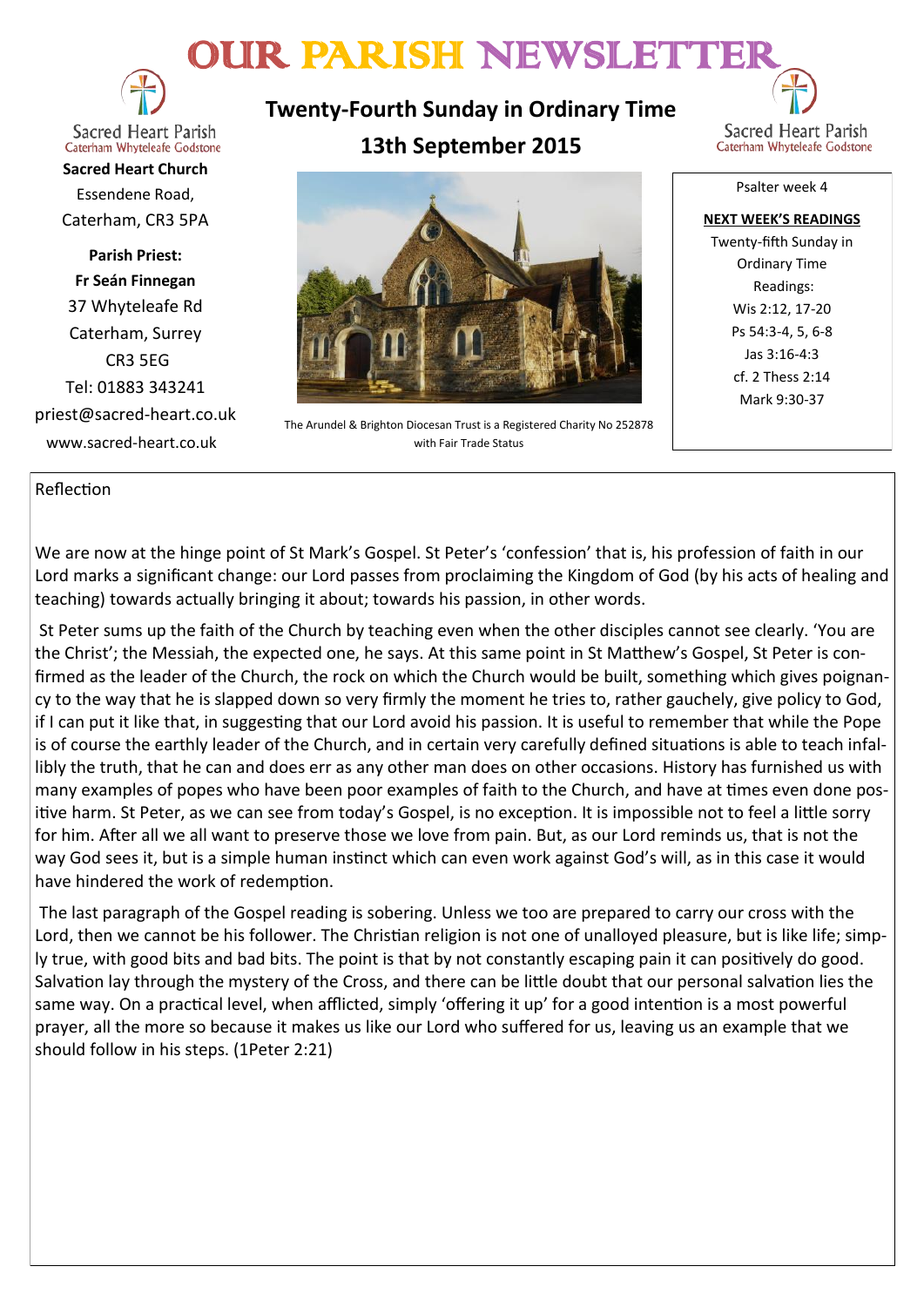# **Liturgy day with Catherine Christmas**

10th Oct 10.00 - 5.00 at St Ambrose, Warlingham.

The day is aimed at readers in the morning and musicians in the afternoon.

If you are interested in taking this opportunity which is so

close to home contact Eliz Wood at

elizabeth.wood11@btinternet.com.

Catherine Christmas is the Liturgy Advisor for the Diocese of Arundel & Brighton.

Extraordinary Ministers of Holy Communion: a date for your diaries. There will be an afternoon of reflection at Woldingham School on Saturday 14th November, beginning at 2.30 and ending with Mass, hopefully to end at 6.30pm or so. Communion ministers from throughout the deanery are warmly encouraged to attend.

How is your knowledge of the Old Testament?  $\frac{1}{3}$  Do you know Ezra from Nehemiah and have you met Obidiah? **Join us** for an elucidation of these and more – and of the readings for next Sunday.

> **All welcome! 8.00p.m. Wednesday 16th September, in the Old Sacristy** (next to the Old Hall)

# **Parish shop**

**St Elizabeth's Convent** - if you were unable to come on Saturday there are items from St Elizabeth's Convent on sale in the shop.

On Sunday 11th October, Bishop Richard will be coming to our parish to celebrate the 5.15 Mass, remembering Fr John Gwynne, on the centenary of his death in the First World War. The scouts and some children from St Francis' school will also be present. Fr Gwynne was chaplain to the Irish Guards, and was based here in Caterham for a while; there is a memorial to him in our church. You can read more about him on our website, at [http://](http://www.sacred-heart.co.uk/public-information/history/fr-john-gwynn/) www.sacred-heart.co.uk/public-[information/history/fr](http://www.sacred-heart.co.uk/public-information/history/fr-john-gwynn/)john-[gwynn/](http://www.sacred-heart.co.uk/public-information/history/fr-john-gwynn/)

Thank you to those who offered to help with moving the old altar and font up from St Thomas': in the end it has all been already sorted, and the items are now here at the Sacred Heart. Now we need to think what to do with them.

Lectures begin at St John's Seminary this week, so Fr Seán will not be around on Friday mornings. However, Leila will usually be in the office.

# **School forms**

Fr Seán will be signing school forms after Sunday Masses. Please bring the appropriate documentation with you.

# **Youth Club update and Christmas Eve Mass**



Sacred Heart Youth Club is for

children in school years 3 to 6 inclusive and usually meets on the first Friday of the month, term-time, at Centenary Hall, cost £1. However, the sessions planned for the rest of 2015 are all outings, two of which had to be arranged before the summer break and are already fully subscribed (Science Museum sleepover on Saturday 10th October and Panto at Redhill on Friday 11th December). The November session will be a visit to the Splash Disco at Tandridge Leisure Pool, for children aged 8-11, further details to follow. We are very much looking forward to the opening, hopefully next Spring, of the new St Thomas' Hall in the old squash club, which will enable us to hold Youth Club meetings in our own dedicated space. In the meantime, if your child is now in year 3, 4, 5 or 6 and would like to be involved in the Youth Club, please join our emailing list by contacting Mel Flaherty

# at [youthclubsacredheart@gmail.com.](mailto:youthclubsacredheart@gmail.com)

**This year's 6pm Christmas Eve Mass nativity story will be re -enacted by Youth Club members**, so please do register asap.



Please remember in your prayers the soul of Bridie Mullen who passed away recently. Her requiem Mass is on Tuesday 15th September at 11am. We pray for Jimmy, their children and grandchildren at this time.

# **Parish Women's Group**

The Parish Women's Group will hold a business meeting on Friday 18th September 2015 at 7:30pm in the Bar area.

# **The Double C Club**

The winners for the August draw of the Double C Draw were: £70 Moyra Brohier £50 Tree Dodington

£30 Mr and Mrs Tuck

The winners for the September draw of the Double C Draw were: £70 Peter and Biddy Lovat

£50 Marion Copley £30 Marge Lowrie

Well done to all winners

The Double C Draw is always looking for new members so if you are interested in raising money for the parish in a easy way just £24 per year which is less than 50p per week or one cup of coffee per month.

I will be in the porch after the 9am Mass on Sunday if anyone would like to join and to answer any questions you may have. Sue

# **Offertory Collection**

Sincere thanks for your generosity last weekend: Offertory: £933.49 (Gift Aid £475.90) Second collection: £426.51 (Gist Aid 184.70)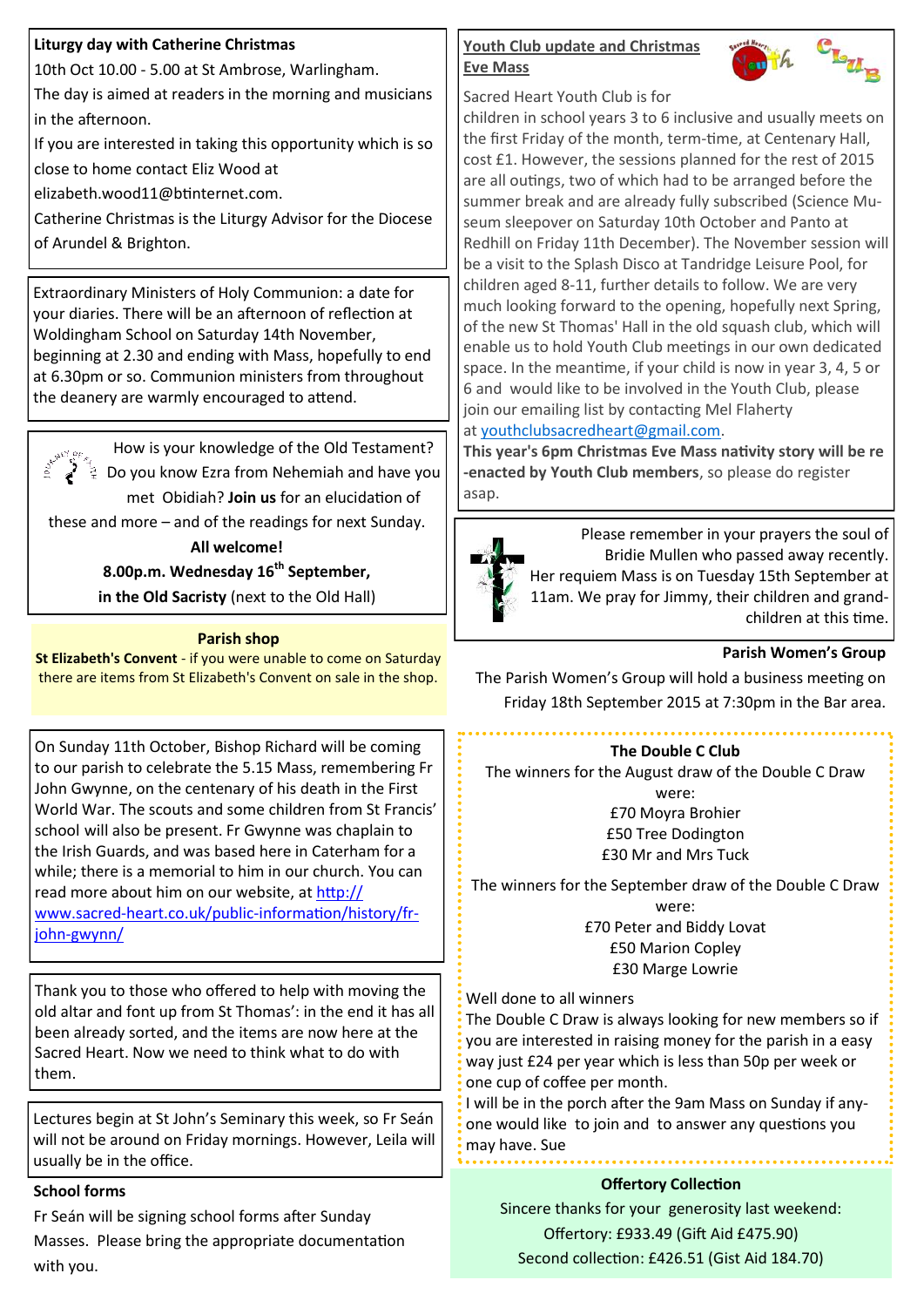#### **WHAT'S ON IN THE PARISH THIS WEEK**

| Sun 13th: | CHILDREN'S liturgy at 9am & 10:45am        |
|-----------|--------------------------------------------|
|           | Masses                                     |
|           | Leaven Group meeting after 9am Mass        |
|           | Teas & Coffee after 10:45am Mass           |
| Mon:      | Teas & Coffees after Mass (Old Hall)       |
| Tues:     | NO Toddler Group this week.                |
| Wed:      | 8pm Journey of Faith (Old Sacristy)        |
| Thurs:    | 8pm Baptism preparation course (Old Hall)  |
| Fri:      | 7:30pm Parish Women's Group (Bar area)     |
|           | 7:30pm NFP talk (Old Hall)                 |
|           | CANCELLED - quiz night                     |
| Sun 20th: | CHILDREN'S liturgy at 9am & 10:45am Masses |
|           | Teas & Coffee after 9am & 10:45am Mass     |

# **APF Red Boxes**

Would all promoters please collect the contents of the red boxes from their members and either leave it in the presbytery clearly marked with your name and a phone number or hand it to me by 27 September. Would any one in the parish who has a red box but does not have a promoter to collect their money please contact me. Moyra Brohier 342928, Local Secretary, APF Red Boxes.

#### **Let's Talk About Natural Family Planning: A Natural and Scientific Approach to Fertility**

Some information on Natural Family Planning…

"Nearly two-thirds of the qualitative comments were positive. Four themes were identified in the positive responses: relationship enhancements, knowledge improvements, spirituality enrichments, and method successes. The majority (74%) found [NFP] beneficial, often resulting in stronger bonds, better communication, and improved knowledge."

#### [http://onlinelibrary.wiley.com/doi/10.1111/j.1547](http://onlinelibrary.wiley.com/doi/10.1111/j.1547-5069.2003.00171.x/abstract)- [5069.2003.00171.x/abstract](http://onlinelibrary.wiley.com/doi/10.1111/j.1547-5069.2003.00171.x/abstract)

"McCusker found that NFP contributed positively to the marital relationship, and Borkman and Shivanandan interviewed 50 couples who were using NFP and discovered that these couples reported a better understanding of fertility, improved communication, sexual intimacy and spiritual well-being.[7,9]" [http://lifeissues.net/writers/feh/feh\\_37spiritualwellbeing.html](http://lifeissues.net/writers/feh/feh_37spiritualwellbeing.html)

Come and join a special talk on this subject on Friday 18th September at 7:30pm in the Old Hall.

#### **Save the date!**

The Parish Christmas Panto has been booked for Sunday 29th November 2015 at 2pm. Tickets will go on sale a few weeks before. Keep a look out in the newsletter for further information.



#### *9am Leaven Group*

*The Group will meet following 9am Mass today. If there is any item you would like discussed or you have any suggestions concerning 9am Sunday Mass then please speak to one of the group Members. If not to the Welcomer who will let one of the group know.*

**The Guild Of Friends of St Lawrence's Church - Coffee Morning**  Saturday 19th September 10am to 12pm in the Ancient Church \*Bring and Buy\* Cakes\* Raffle\* Entry £1 to include refreshments Last Guided Tour of the summer 20th September.



**Your Prayers are requested for the following persons who are ill or housebound:**

Pat Knight; Kathleen & John Saunders; Helen Keogh; Daisy Hill; Christopher Browne; Kit Monk; Krista Thompson; Jane Hill; Rosemary Whale; Pam Weaver; Jimmy Mullen; Bernie Horrocks; Margaret Robertson; Heather Tordimah; Jenny Rowen; Elizabeth Daley; Eileen, Mel & Rose Lattimore; Bryan Smith; Rose Knight; Oliver Farrell; Seeta Pillay; Christopher Miles; Pat McCoy; John Dunlop, Elise O'Connor, Malcolm Bowen, John Gilford, Chris Norman, Bridget Crook, Baby Tabitha Harrison, Christine Vernon, Peggy Sisman, Maureen Kelly, Sheila French & Val Williams.



# **Weddings**

Congratulations to Holly Andrews & Ollie Thomas who will be married this week.

# **Second Collections**

Today there will be a second collection for the Catholic Association for Racial Justice in the World (correction from last weeks newsletter) - this collection is **not** eligible for Parish Gift Aid.

Next week we will have a special collection for the Syrian Refugees

**Taste & See:** Diocese of Arundel & Brighton Education Service for those interested in becoming a Foundation Governor at one of our Catholic Schools? Then come along to a 'Taste & See' event for Prospective Foundation Governors to be held at DABCEC on Monday 14th September, 2015 7.00pm— 8.30pm. Refreshments available on arrival. Please confirm attendance to Gill Sajnog, DABCEC, 4 Southgate Drive, Crawley, West Sussex RH10 6RP. Tel: 01293 511130; Email: [gill.sajnog@dabnet.org](mailto:gill.sajnog@dabnet.org)

#### **Baptisms**

Oscar Philpot, Victor Sear, Luc Constantopoulos & Sofia Horrigan will be Baptised next week. Please keep her in your prayers.



#### **Open Evening for Entry September 2016** The John Fisher School Open Evening is on **Thursday,17th September 4.30pm – 8pm**

Guided tours of the school by current students will be run throughout the evening with example lessons being taught. This will give you and your son an idea of life at the John Fisher School. Mr McCullagh, our new Headteacher, will speak to parents/carers about his vision for the future of the School in the Chapel at 4.30pm and 6.00pm. There will be parking available on site or in the surrounding residential roads. Application forms and advice on how to apply will be available. For further information, please contact Mrs L. Stubley on 020 8660 4555 x2201.